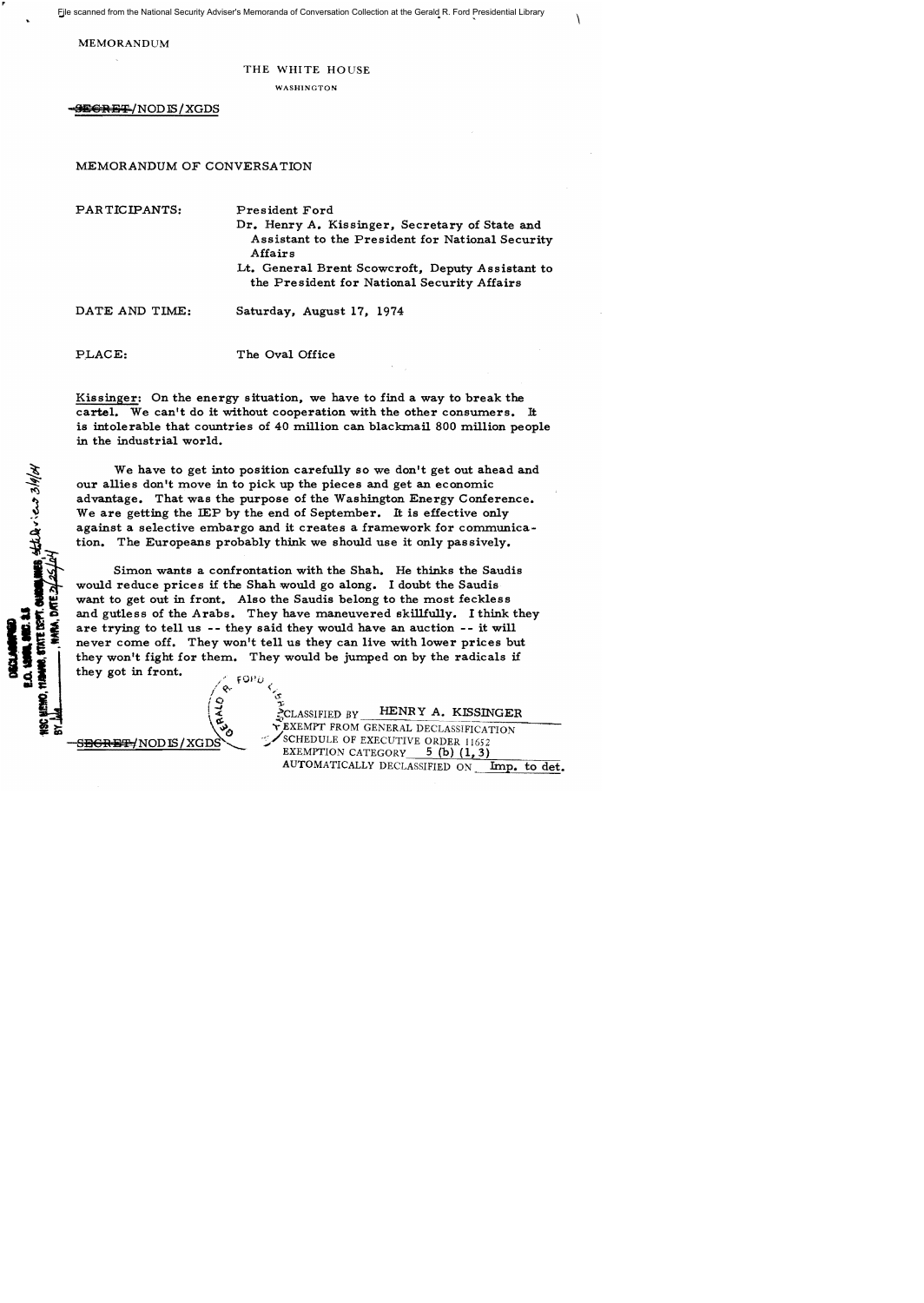#### $SESRET/NODIS/XGDS$  and  $2.$

r.

The Shah is a tough, mean guy. But he is our real friend. He is the only ohe who would stand up to the Soviet Union. We need him for balance against India. We can't tackle him without breaking him. We can get to him by cutting military supplies, and the French would be delighted to replace them.

"

President: He didn't join the embargo.

Kissinger: Right. Simon agrees now, though. The strategy of tackling the Shah won't work. We are now thinking of other ways. First, we have to get the IEP going. Second, we have to use the Library Group, an informal finance group which is meeting on 7 September to raise the, problem of oil prices and work for a coherent structure to deal with it. Third, there is a meeting of the IMF board at the end of September, and the UN Foreign Ministers will be here. We thought of assembling the Finance and Foreign Ministers then and put a more daring action' program to them. It will berefused-- like the February Energy Conference. France won1t go along. That is okay, because in six months they will be eager to join. If there is a crisis, we will be out in front and can organize it. We will get some cooperation, though.

But as a precondition, we need to get our own energy program in hand. Conservation has gone by the board. If we don't show a shrinkage; our allies won't. There is a forty percent chance of a Middle East blowup.

President: There is no problem getting conservation started again, but the coal moratorium is a problem. Maybe that gives us a lever to get conservation going again.,

Kissinger: If the public focuses on the fact this is not just a coal strike but an energy crisis.

President: We don't have to attack the workers but show it as an illustration of the energy problems.

Kissinger: Everyone now agrees on the necessity of what we proposed at the Washington Energy Conference.

President: The conservationists are launching an offensive and this" would give us a chance to fight against it on grounds the crisis continues.

## $~$ *SEGRE* $\oplus$ *NODIS/XGDS*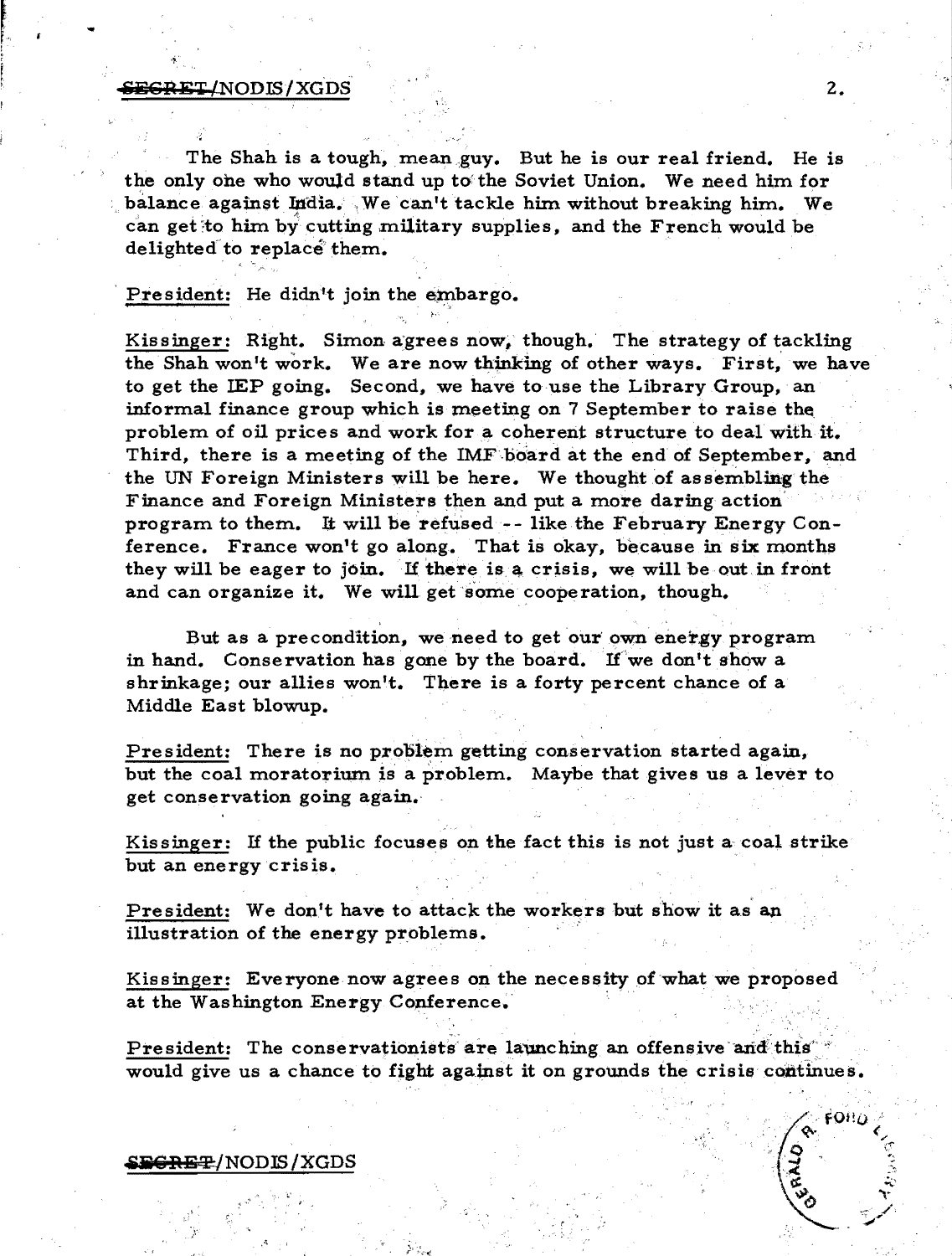### SECRET/NODIS/XGDS

,

..

When the consumers get organized and we start dealing with the producers -- if it worked as you wish - - what would you do?

Kissinger: We are organizing the consumers. Then we are organizing bilateral commissions to tie their economies as closely to us' as possible, So we have leverage and the Europeans can't just move in in a crisis. We want to tie up their capital.

 $3$ .

 $\sqrt{\mathrm{e}}$  FOHD  $\sqrt{9}$   $\approx$   $\sqrt{3}$ 

 $\sqrt{2}$  ,  $\sim$  $\sum_{i=1}^N\mathbb{E}_{\mathbf{z}}$ 

I ::::

When the Shah sees us organizing the consumers -- he will see, if we don't do it in a way appearing threatening to him.

I perhaps should visit him in October, in connection with the Soviet trip, and talk about bilateral arrangements.

President: Does he want higher prices?

Kissinger: Yes. He has limited supplies. He knows the profit is higher on petrochemicals and that the Saudis get more from the companies in everything.

We won't be in a position to confront the producers before the middle of 1975. We have got to get rolling.

President: We have the Alaskan pipeJine, and ERDA. I'm glad Scoop moved.

Kissinger: We called him yesterday and he was conciliatory. You might consider talking to him again next week. I told Dinitz he had to help us here and that Rabin had to come in early September.

President: We have to give Scoop his amendment.

Kissinger: If you get waiver authority, that Congress would have to veto, it's okay.

President: What he wants is his amendment. The supporters don't understand the waiver authority.

Kissinger: The Soviet Union won't buy going in, every year for legislation. They will complain about this, but will go along with it.

A Member of Congress last night said theywant a compromise.

S<del>DCRET</del>/NODIS/XGDS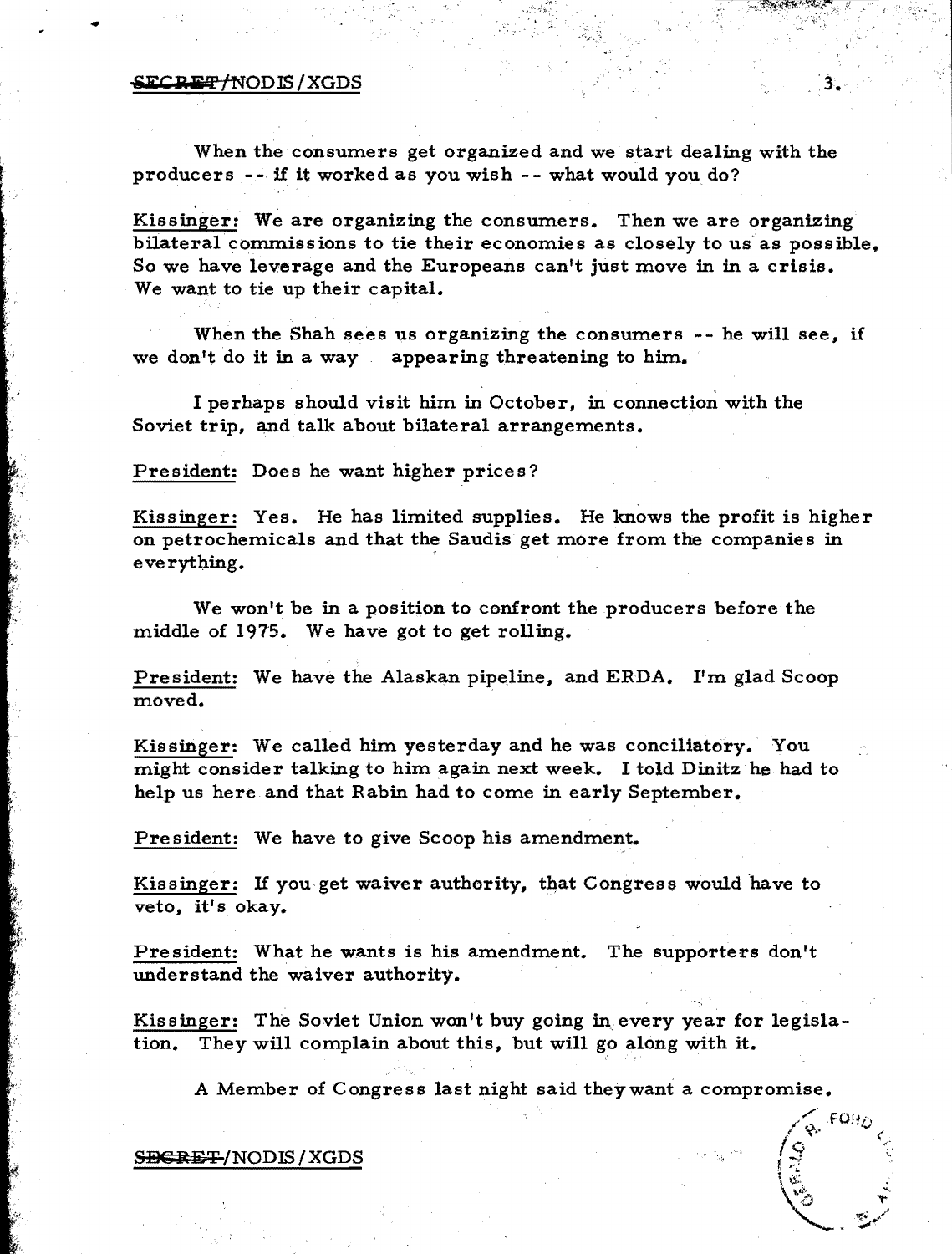# -se;C:ABT/NODIS/XGDS 4.

..

President: If we can pull it off and get the bill, it is the best thing we can do.

Kissinger: Next week you will be hit with a recommendation for export controls. I would like a chance to comment.

President: I notice the Japanese are buying heavily.

Kissinger: That is the problem. It leads to scare buying -- like surpluses. Commodities are one of our big foreign policy tools.

President: Who is for it?

Kissinger: Not Butz. I think OMB and Treasury.

I will have a paper for you on Monday. I want to ensure it won't be decided on domestic grounds alone.

President: It won't be.

## **SEGRET/NODIS/XGDS**

FOhc **REARD**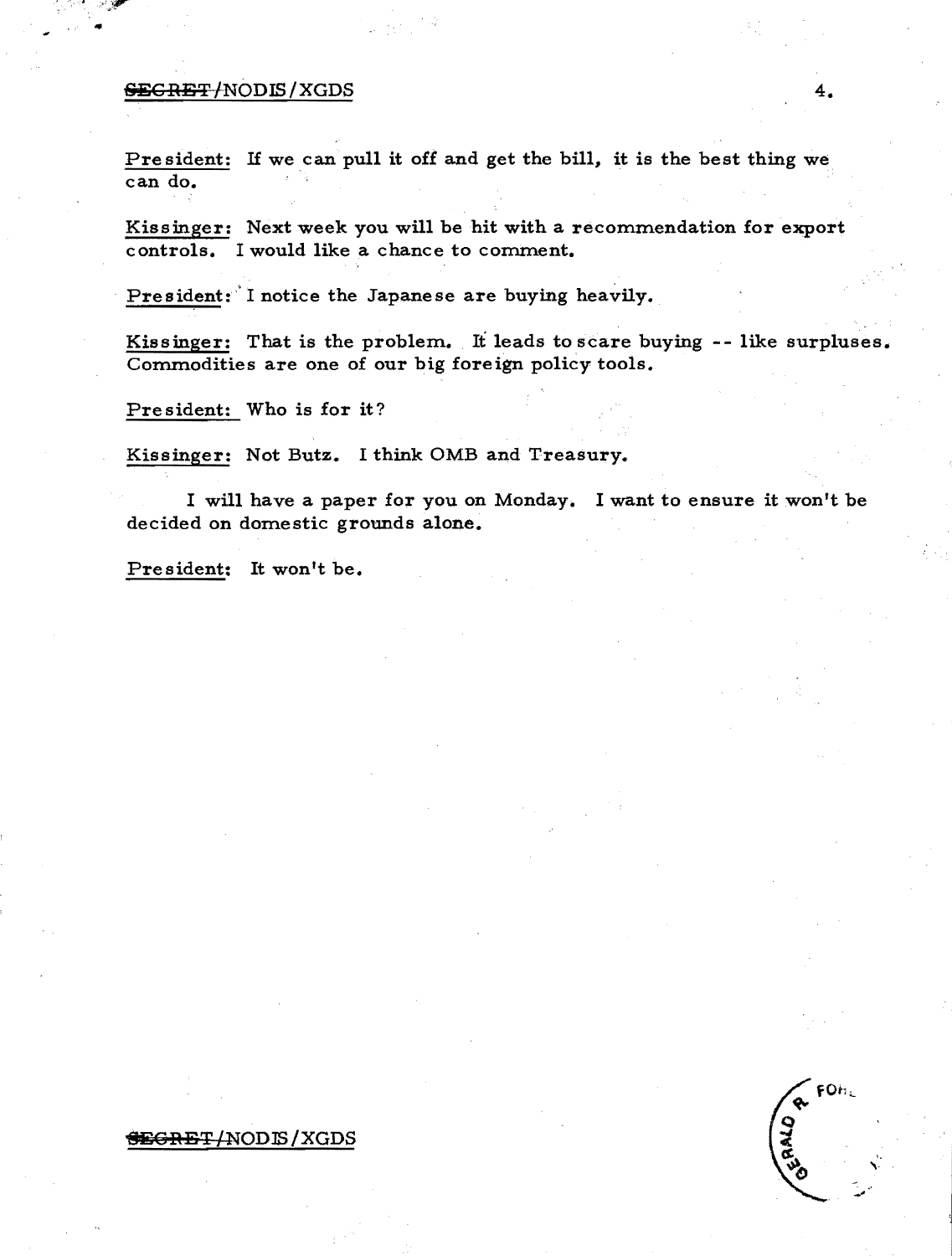$P/HAK$  17 ang 74

On every get, we have to find my to break contro. Cont de it us a cop y consumer futolent that yound Krahamil 500 mil milos world. We have to get into partir confortly point don't get out ahead + our askis dont nove into point my poison 50 cense abroadings. That was prejuded work E.C. We getting EEP by buil Sept. Effective only aparel sellitric emburgo + crato poemnat for commo adsin L'une prototytoint un stould be use it ont passion. Surviva wonte confination we shak. He thinks Santis World subme juries if chik would I I don't soutis want to get ont in port-also Sandio Klay to not Philoso + gatter of arobo. They have maneraved shullpully. I truly they ligning to tell we - said they ural har m'autrir - ét unit moncome ofwest tall us they can hive up hyper puise. They can loin w/ lower price but they want fraght for these. They would be peropelan by, redesire if they poten point. 1.1 com rent journe de la comme de la fin de la processe civaled stand any to get held him for horlange organized I such to the court tackle has up broking him. We can get to him of by certain with syphia + te le délaphat à replance He chant point embarge.<br>Suimagues montghutige of tarking the Strahamix wark. We want Chinking Church Of Cut I EP gaing **E.O. 12088, SEC. 3.6**<br>NSC MEMO, 11/24/98, STATE DEPT. GUIDELINES, State R:  $\frac{1}{6}$  R  $\frac{1}{25}$  Ry Late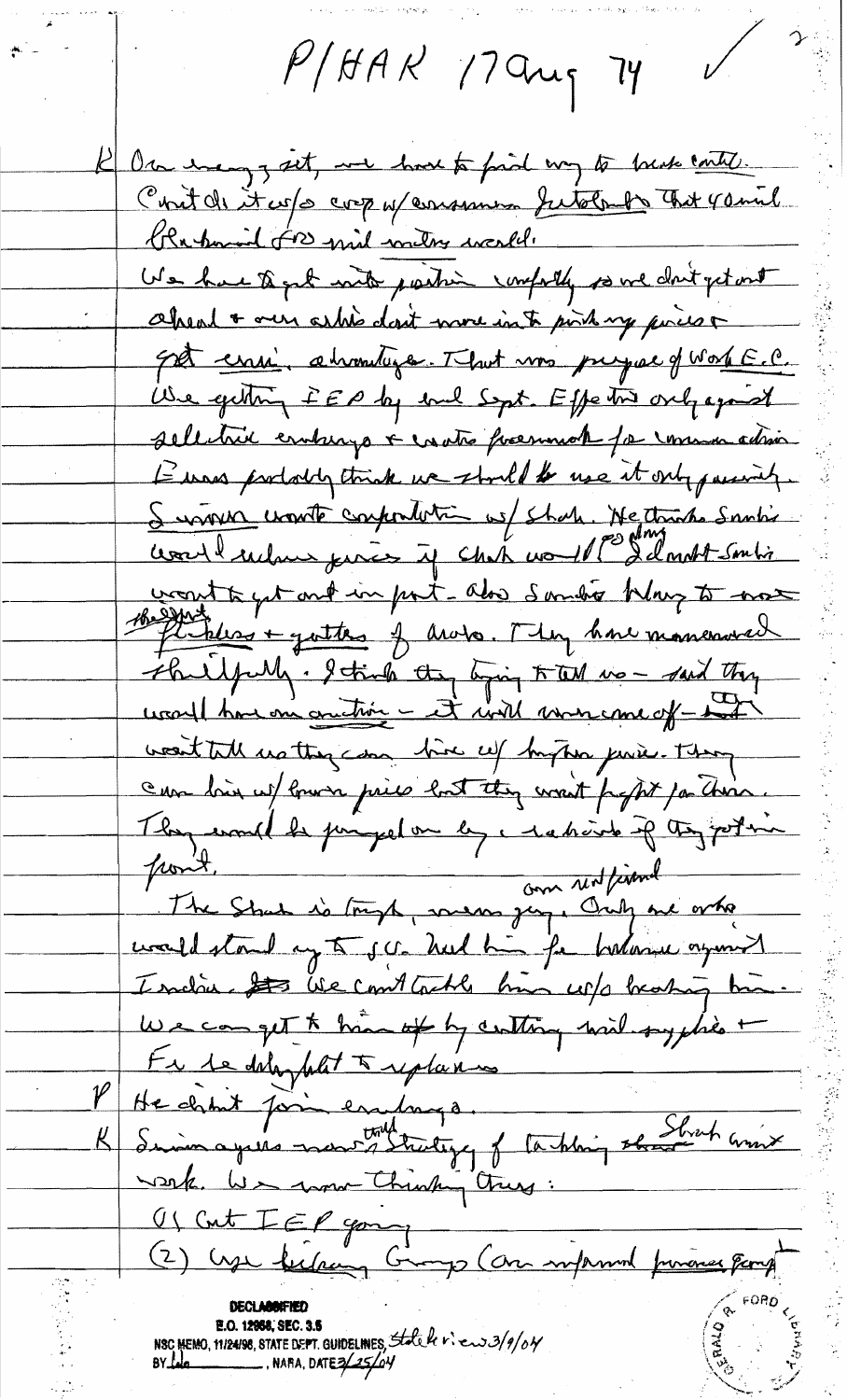met, 7 Sept to raise - problem y oil par ier & word force interport ethintime to lead of it. (3) Wity of Can E looked and sight + UN FMOM have. We thought of assembly Fine + XVI than & put a mure dans dans autres prof them. It will le separal - lite Fili Essay cong. For veril je faire. If there is a limit we will be ant in front com ce qan ige it we will get tane every the. But as present an met & get un com encoy pres in hard. Conservation his pour by - laval. I was don't show series has ablient noat. Those 40% Chance of W.E Haway he probagatte consumation stanted again, hat a leur text esseination pays agrée. K of politic ferrom on faut this not just a crel thrike but you savingly crisis. P Quit brusk strach a wakers but show as unbutation of energy parts. K Essen au vous aques on nevent prohat en proposal at Wagh E.C. P Conservative au me lamenting opparaire a thée presents circis vontains. When consume get agonized a us stat duching  $70 - d\theta$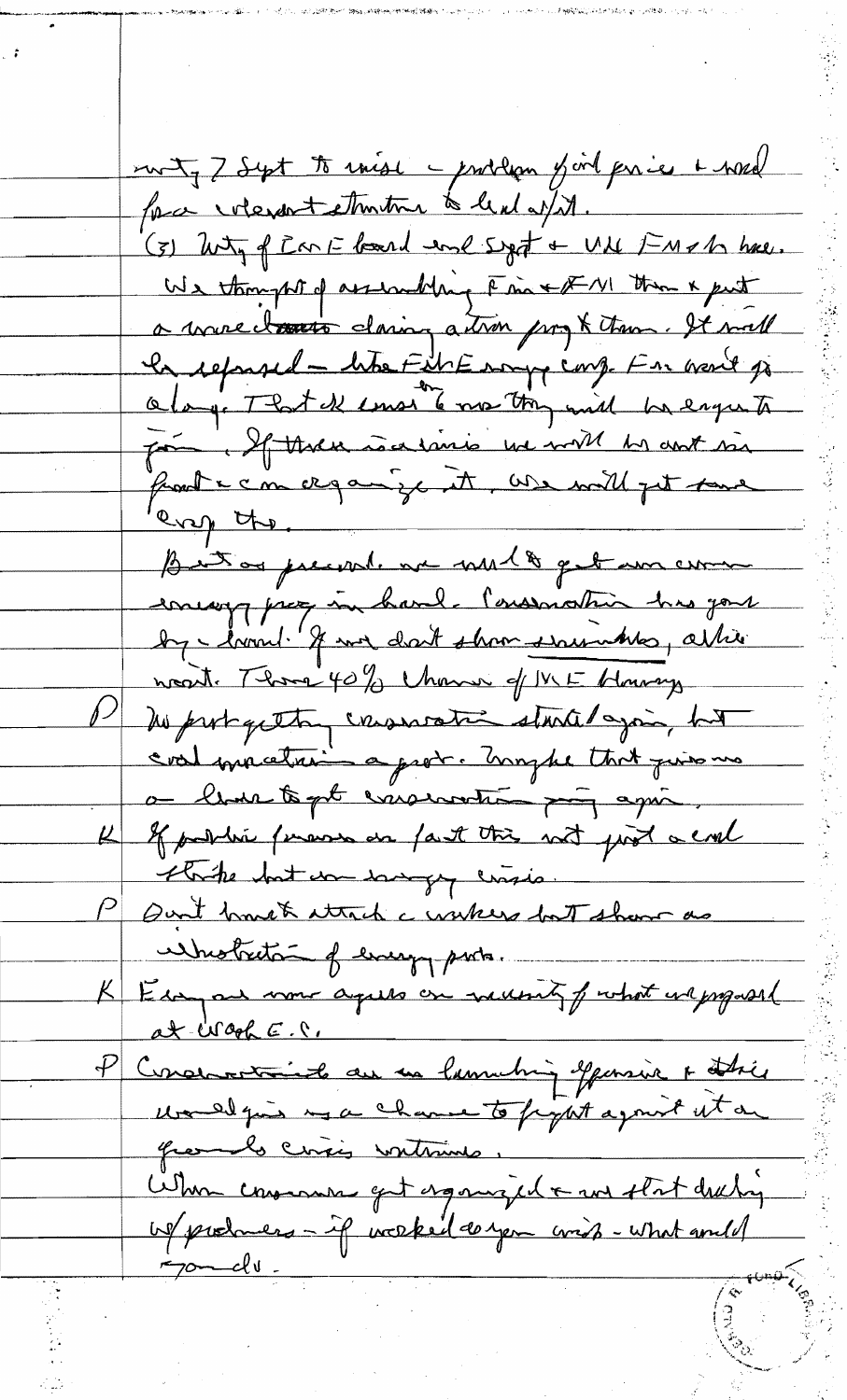K Co e ce y mi jug comment Thin agay in class this or porth, some have hunage + Emmes<br>Cont post mus in in censions, We wont to the p this crystal where Shop was no ce, anging imamures - te will  $5h$ I perhaps should most bin in OT (after the count the of subject that whatson messes P Due he ment propra paris K Yes. He has brouted typises. Knows profit boyton competitivehamicals & that day Samuli's get brose from comprise un every they usellowsthe them hodres, Swam Thick Shad only thing Le mait les me partir à injoint produins dapose modelle of 75. We get to get usely Celasher printer, EdDA (glad sing moved) K We called him gestordy a to was concerning. Some waynt consideration to him again mystanik. glott brought to had & holy are have + tout Rain had to come in early syst P We hmite quie Sing his eminetant. K I am get womens constants that Pray would home to with, ell What he wads is his concertaint. Give supporter dernit includion worked anthony. 15 SU weent 1mm going som energy em . Mong mill